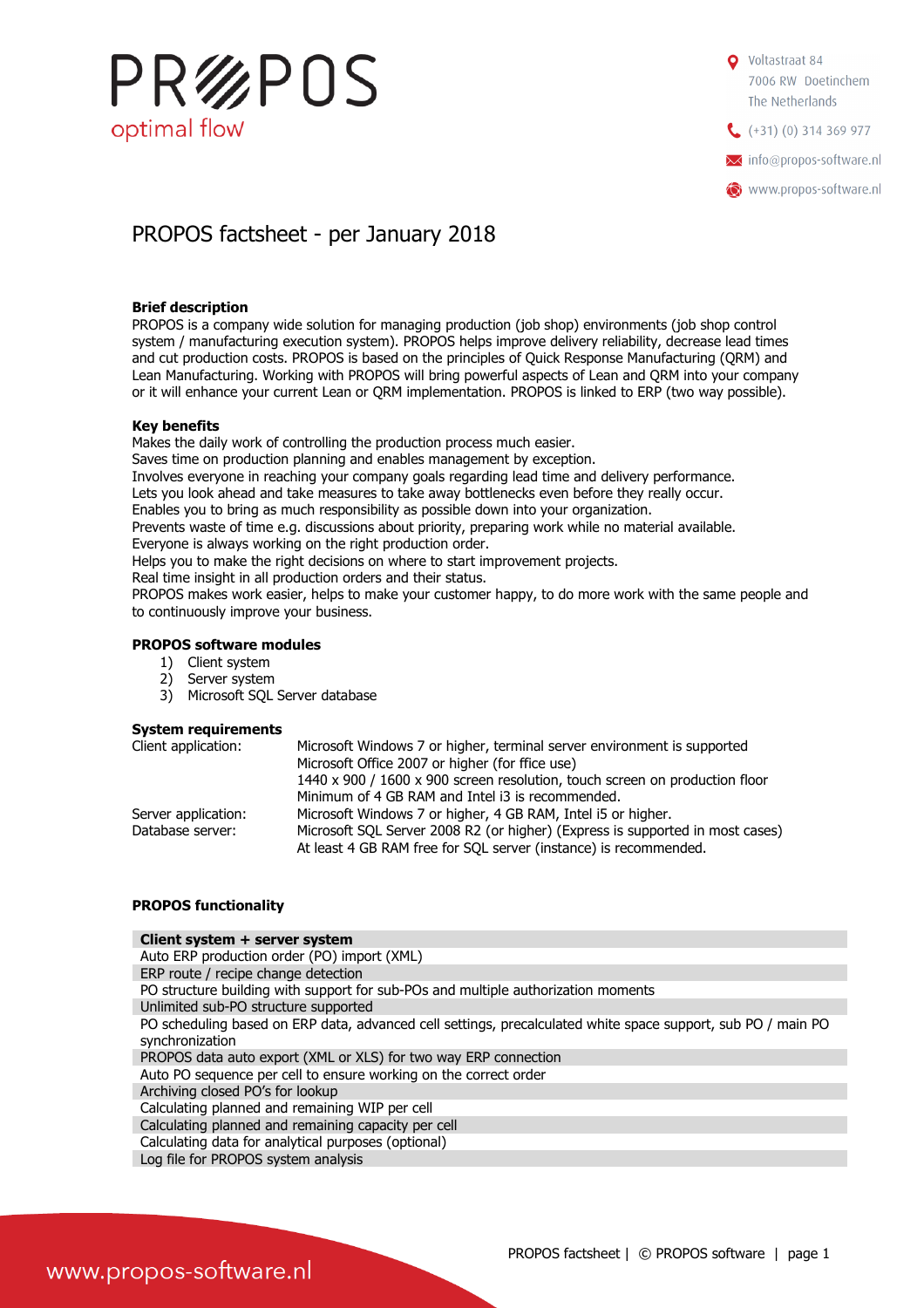# PR%POS optimal flow

Voltastraat 84 7006 RW Doetinchem The Netherlands  $(+31)(0)$  314 369 977 **X** info@propos-software.nl

www.propos-software.nl

Auto log file cleanup Adjustable import / export frequencies and file settings Factory cell screens for showing and collecting data on the production floor Factory PO finalization screens Office cell screens for showing and collecting data at the office Office dashboard for PO control, cell control, authorization, backorder detection, exports and analysis Advanced cell definition with white space management for scheduling, auto start cells, auto end cells, authorization cells, parallel processing, flexible working times, color settings Time stamp collection per operation (white space, black space) PROPOS data manual Excel export for analysis User management Rights management Maintenance module Safety export (PDF) of planning for emergency situations PO step by step rollback Customizable authorization moments Waiting for sub-PO detection and information on location of sub-PO Backorder detection on shop floor Block PO's (manually or follow ERP) Alternate PO routing Manual PO sequence override per cell Graphs for (remaining) WIP, planned PO's, (remaining) capacity per week or per day Capacity entry per cell Capacity entry and graphs by week or by day Blocked dates per cell (for holidays, scheduled maintenance, etc.) ERP PO end date override Report printing for factory use Archived PO (history) lookup Advanced analysis functions with precalculated versus actual values, cell performance, MCT map, white space and black space analysis, delivery reliability analysis, WIP analysis, QRM number analysis. Advanced scheduling of Work in Process (WIP) Between cell buffer location registration No sufficient (raw) materials available information (from ERP) on shop floor Custom parameters per PO per production cell for organically reducing setup times (e.g. tool / color / material) Zoom in on machine / operation level Full QRM support: QRM cells, lead time based, POLCA support, From To Table, MCT maps, etc. Digital POLCA (optional module)

Employee Registration (optional module)

PROPOS Smart Planner (optional module)

|                                                    | Load Balancing (Digital POLCA / cell management) module (optional) |
|----------------------------------------------------|--------------------------------------------------------------------|
| Workload control based on POLCA or cell management |                                                                    |

Digital POLCA module replaces physical cards and makes implementation and maintenance easy

Order based POLCA or load based POLCA supported

Classic POLCA, POLCA FlexCards, buffermanagement/cell-management load balancing supported

Easy entry of number of POLCA cards per route

Temporary card system per route with expiration dates

Blocked PO's do not hold cards

Automatic new POLCA route detection and warning

Per cell adjustable moment when POLCA card is released (start work / end work)

Cards visible or not can be set up per cell

From-To table generator

Auto POLCA card calculation based on history or based on current situation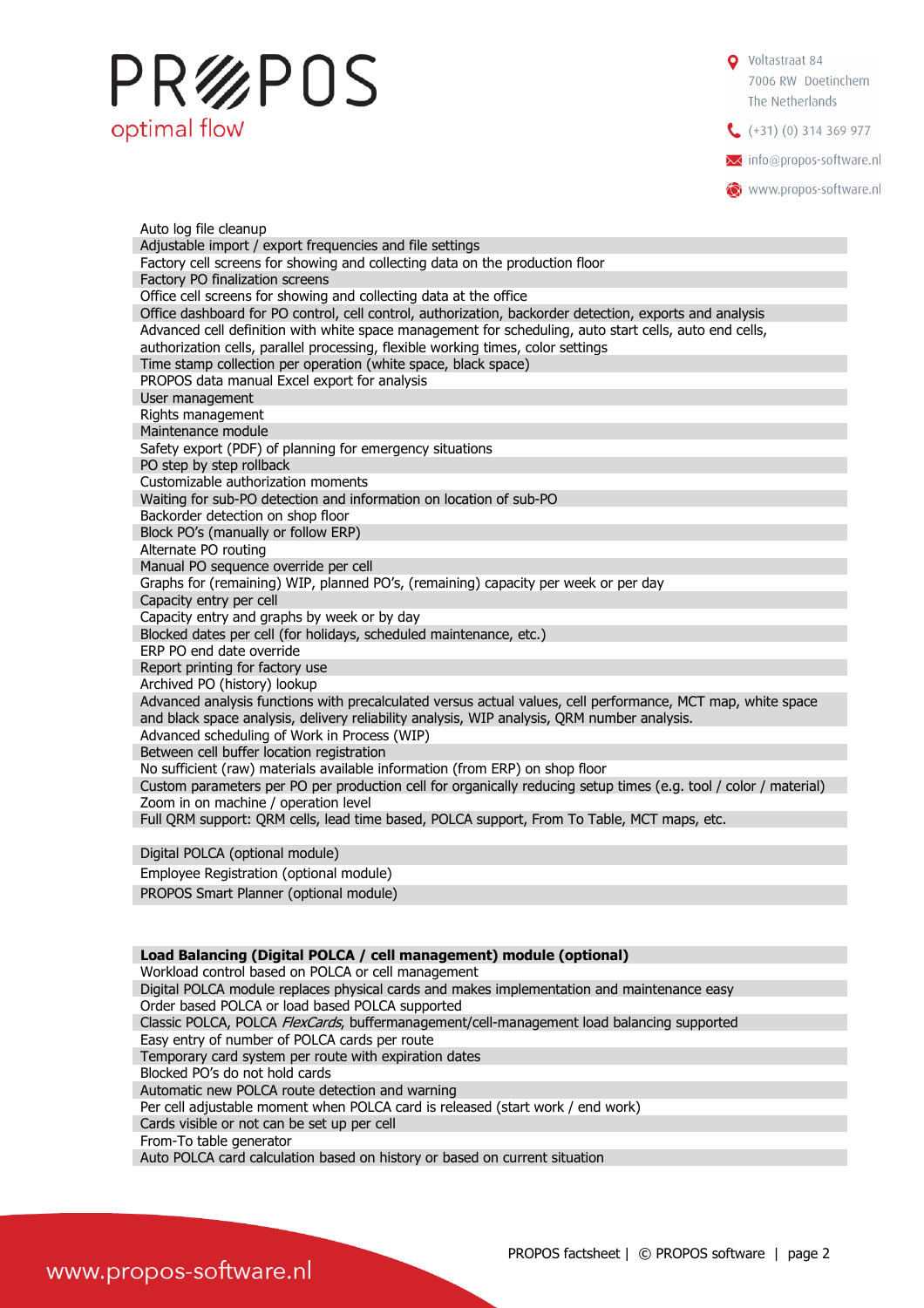

| <b>Employee Registration module (optional)</b>                                  |  |  |
|---------------------------------------------------------------------------------|--|--|
| Registration of who works when on which production order                        |  |  |
| Registration of (custom) indirect hours e.g. meetings, cleaning                 |  |  |
| Registration of work day start and work day end per employee                    |  |  |
| Allows measuring of total net touch time per PO per production cell             |  |  |
| Allows tracking the employees that worked on a certain PO                       |  |  |
| Auto XML or XLS export of registration data for processing in ERP or HRM system |  |  |
|                                                                                 |  |  |

#### PROPOS Smart Planner module (optional)

Auto balance planning to capacity for cells with less flexibility

#### Simulator

Simulate the impact of new production orders / quotations on the planning.

#### **Contact**

PROPOS software

Voltastraat 84 Web: www.propos-software.nl E-mail: info@propos-software.nl The Netherlands **Phone:** +31 (0)314 369 977

Mr. Godfried Kaanen Mr. Robert Peters

www.propos-software.nl